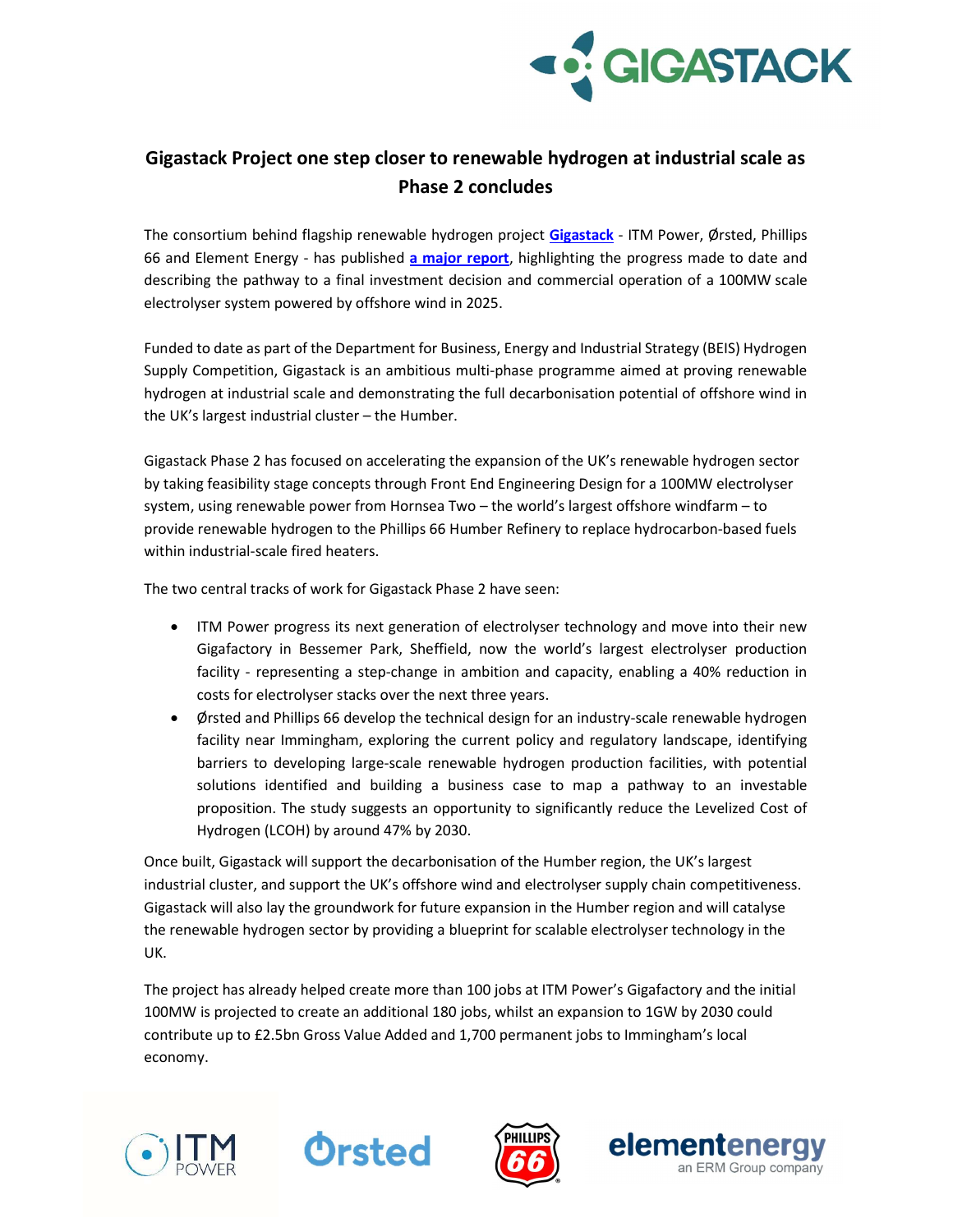

The Gigastack consortium's main goal is to now reach a final investment decision in the next 18 months and work towards a commercial operating date in 2025, subject to a supportive policy environment. The consortium will seek to work with UK Government over the next twelve-months to secure revenue support, agree specific deployment targets for renewable hydrogen and ensure the Gigastack deployment target of 2025 is achieved.

## Duncan Clark, Head of Region UK at Ørsted, said:

"The findings from the Gigastack project provide an important step for renewable hydrogen in the UK and highlight the decarbonisation opportunities achievable with the right support framework in place. Offshore wind provides enormous potential with the installed capacity we already have in the UK and with huge amounts more to come. There is a genuine opportunity to support the pathway to net-zero for energy-intensive industry through truly green hydrogen and for the UK to be at the global forefront of renewable hydrogen development and deployment."

## Philip Gothard, Gigastack Project Manager at Phillips 66, said:

"The launch of the Gigastack public report represents an important milestone for renewable hydrogen in the UK and demonstrates its key role within industrial decarbonisation. The work is testament to the close collaboration between consortium members and we are proud to have contributed with our skills and experience of operating large scale hydrogen production units for over 50 years. The Phillips 66 Humber Refinery is a UK leader in the production of lower carbon fuels and the only European producer of graphite coke for electric vehicle batteries. Gigastack is an exciting part of the Refinery's decarbonisation journey and we look forward to progressing the project through to deployment."

## Dr Graham Cooley, CEO of ITM Power, commented:

"Gigastack is exactly the kind of project that will help to make the UK a world leader in technologies that can help the whole world address climate change issues. Backing green hydrogen now will deliver investment, skilled jobs and leadership in an energy transition sector that is set to grow exponentially over the coming decade. We need to be ready for that growth."

## Ben Madden, Partner at Element Energy, said:

"The consortium has demonstrated to the UK Government and the wider hydrogen sector the benefits of renewable hydrogen alongside a pathway to commercialisation and deployment of a GW-scale electrolyser facility by the end of 2025, subject to government support. The Gigastack project has the potential to catalyse the large-scale production and supply of renewable hydrogen in the UK, an important step in our wider decarbonisation journey to net zero."

Read the full report here

Full media pack with images and video available here

-ends-







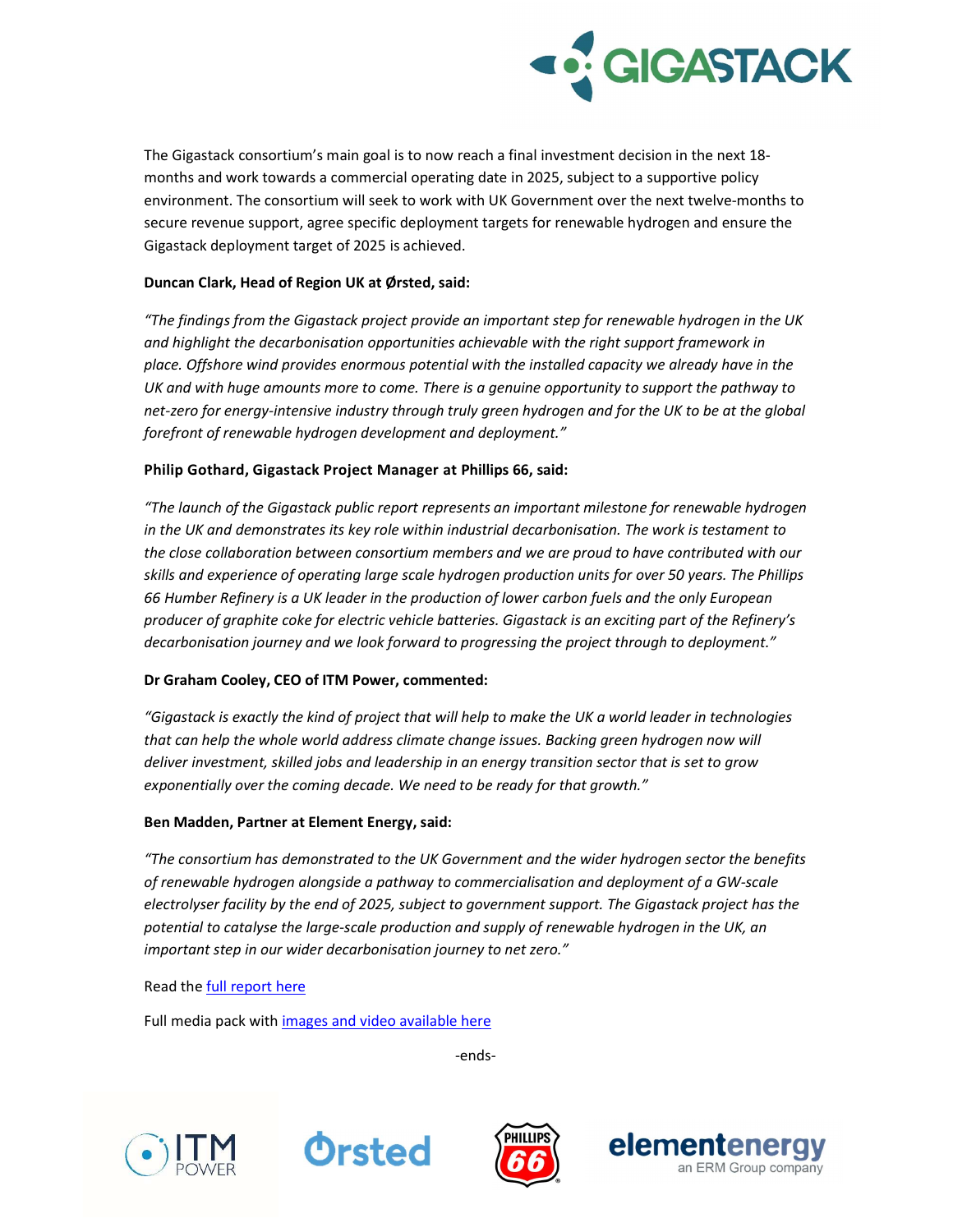

For media enquiries please contact:

ITM Power Sharon Poulter, Head of Marketing Tel: +44 7999 031880 SPoulter@itm-power.com

Ørsted Mike Day, Deputy Head of UK Media Relations Tel: + 44 7767 008893 Email: miday@orsted.co.uk

## Phillips 66 Limited

Nina Stobart, External Communications & Public Affairs Lead Tel: +44 770 252 8612 Email: Nina.Stobart@p66.com

### Element Energy

Matthew Wilson, Senior Consultant Tel: +44 203 813 3900 E-mail: matthew.wilson@element-energy.co.uk

#### About ITM Power plc

ITM Power plc manufactures integrated hydrogen energy solutions for grid balancing, energy storage and the production of renewable hydrogen for transport, renewable heat and chemicals. ITM Power plc was admitted to the AIM market of the London Stock Exchange in 2004. In October 2019, the Company announced the completion of a £58.8 million fundraising, including an investment by Linde of £38 million, together with the formation of a joint venture with Linde to focus on delivering renewable hydrogen to large-scale industrial projects worldwide. ITM Power signed a deal to deploy a 100MW electrolyser at Shell's Rhineland refinery announced in October 2021. In November 2020, ITM Power completed a £172m fundraising, including a £30m investment by Snam, one of the world's leading energy infrastructure operators. ITM Power operates from the world's largest electrolyser factory in Sheffield with a capacity of 1GW (1,000MW) pa. Intention to build a second UK Gigafactory in collaboration with University of Sheffield with a capacity of 1.5GW expected to be fully operational by the end of 2023. The Group's first international facility expected to have a capacity of 2.5GW pa, will bring the total Group electrolyser capacity to 5GW pa by the end of 2024. ITM Power received an order for the world's largest PEM electrolyser of 24MW from Linde in January 2021. Other customers and partners include Sumitomo, Ørsted, Phillips 66, Scottish Power, Siemens Gamesa, Cadent,